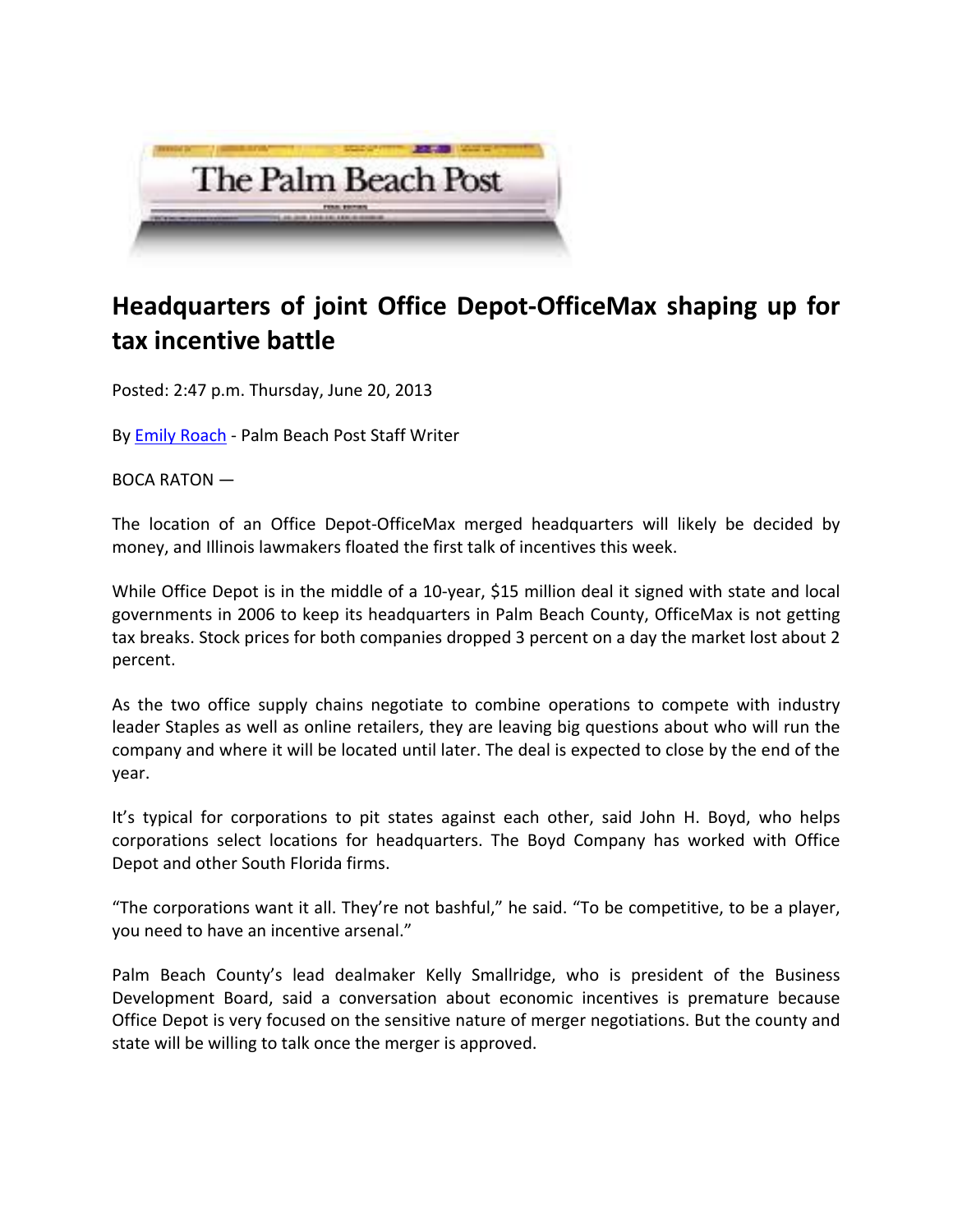Shareholders of both companies are scheduled to vote July 10 on the merger. It also must clear the Federal Trade Commission.

"We don't want to jump the gun. We want to do this right," Smallridge said. "We are very serious about keeping the headquarters here in Palm Beach County."

In Illinois on Wednesday, OfficeMax CEO Ravi Saligram and state Sen. Tom Cullerton outlined a proposed set of tax incentives to lawmakers that would encourage the joint headquarters to stay in Illinois. The new company would have to maintain 2,000 non-retail jobs and invest \$150 million in capital projects.

"The companies have agreed to discuss incentives with state and local officials at the right time in the integration process," Office Depot said Thursday in a statement. "The Illinois state legislature appears to be trying to gain an advantage by being the first to the table … However, Office Depot and OfficeMax will pursue these opportunities jointly, in Florida and Illinois, at the right time."

Cullerton said Wednesday in a news release that the merger would bring hundreds of jobs to the greater Chicago area headquarters in addition to the employees who are already there.

"We are being proactive in the fight to keep businesses like Office Max in Illinois, and we are showing how competitive Illinois can be," he said.

Office Depot's current deal hinged on it building its 625,000‐square‐foot headquarters in Boca Raton, retaining 1,750 jobs at an average salary of \$76,729 and hiring 200 more workers by Aug. 31, 2014. It has fulfilled its part of the deal so far and in return received more than \$2 million from the county and more from the state.

In fact, the merger may help the company meet its job creation goals, if the headquarters remains in Boca Raton.

"Nobody has approached us to talk about incentivizing Office Depot to stay here," said Shannon LaRocque, Palm Beach County assistant county administrator.

However, there's no reason the joint company wouldn't be able to keep the current deal, she said.

Incentives should not be the only consideration, Boyd said.

Palm Beach County offers a low cost of doing business and low cost of living as well as sunshine, Smallridge said. No state income tax and low labor costs compare favorably with Illinois, where the income tax was raised 67 percent two years ago and lawmakers are conducting a special session to deal with soaring pension costs.